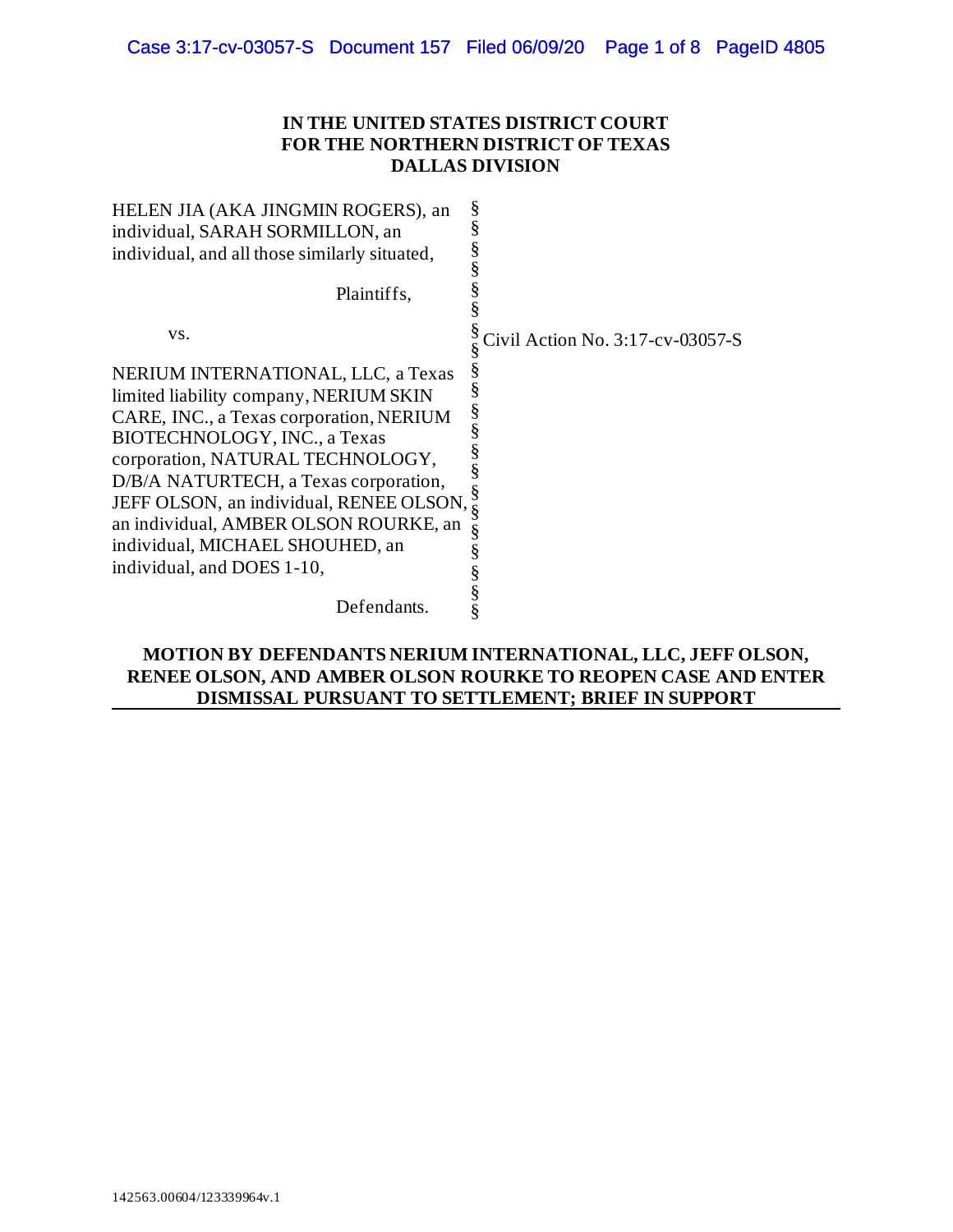## **I. INTRODUCTION.**

Defendants Nerium International, LLC ("Nerium"), Jeff Olson, Renee Olson, and Amber Olson Rourke (collectively, "Defendants")<sup>[1](#page-1-0)</sup> hereby move this Court to reopen this administratively closed case[2](#page-1-1) and enter dismissalpursuant to Defendants' settlement with Plaintiffs Helen Jia ("Jia") and Sarah Sormillon ("Sormillon") (collectively, "Plaintiffs"). All preconditionsto dismissal have been satisfied. Defendants, who have inquired of Plaintiffs' counsel many times regarding the dismissal of this action but have received no response, have lost touch with Plaintiffs' counsel. Accordingly, Defendants request the Court dismiss with prejudice Plaintiffs' respective individual claims in this action and dismisswithout prejudice the putative class claims.

## **II. RELEVANT BACKGROUND.**

This Court previously administratively closed this case pending the outcome of the individual arbitrations commenced by Defendants against Plaintiffs. *See* Dkt. No. 144, p. 17 (granting Defendants' motion to compel arbitration, and "stay[ing] and administratively clos[ing the action] pending the outcome of arbitration") and Dkt. No. 15, p. 8 ("reopen[ing] the case and … clarify[ing] the Court's September 18, 2018, order," "remand[ing the action] to arbitration on an individual basis," and "stay[ing] and administratively clos[ing the action] pending the outcome of arbitration").

Plaintiffs and Defendants entered into an agreement to resolve their respective claims against each other, without admission of fault, liability, or wrongdoing by any party, effective January 28,

<span id="page-1-0"></span><sup>1</sup> Nerium International, LLC recently changed its name to "Neora, LLC." For convenience, to avoid confusion, and because all the events at issue in this case occurred while (or even before) the company's name was "Nerium International, LLC," Defendants will continue to refer to the company as "Nerium." Defendants Michael Shouhed, Nerium Skincare, Inc., Nerium Biotechnology, Inc., and Natural Technology, Inc. are not parties to the settlement agreement that is the subject of this Motion and, therefore, are excluded from the use of the term "Defendants."

<span id="page-1-1"></span><sup>2</sup> Reopening an administratively closed case is permissible when an issue arises that merits the Court's attention. *See Mire v. Full Spectrum Lending Inc.*, 389 F.3d 163, 167 (5th Cir. 2004).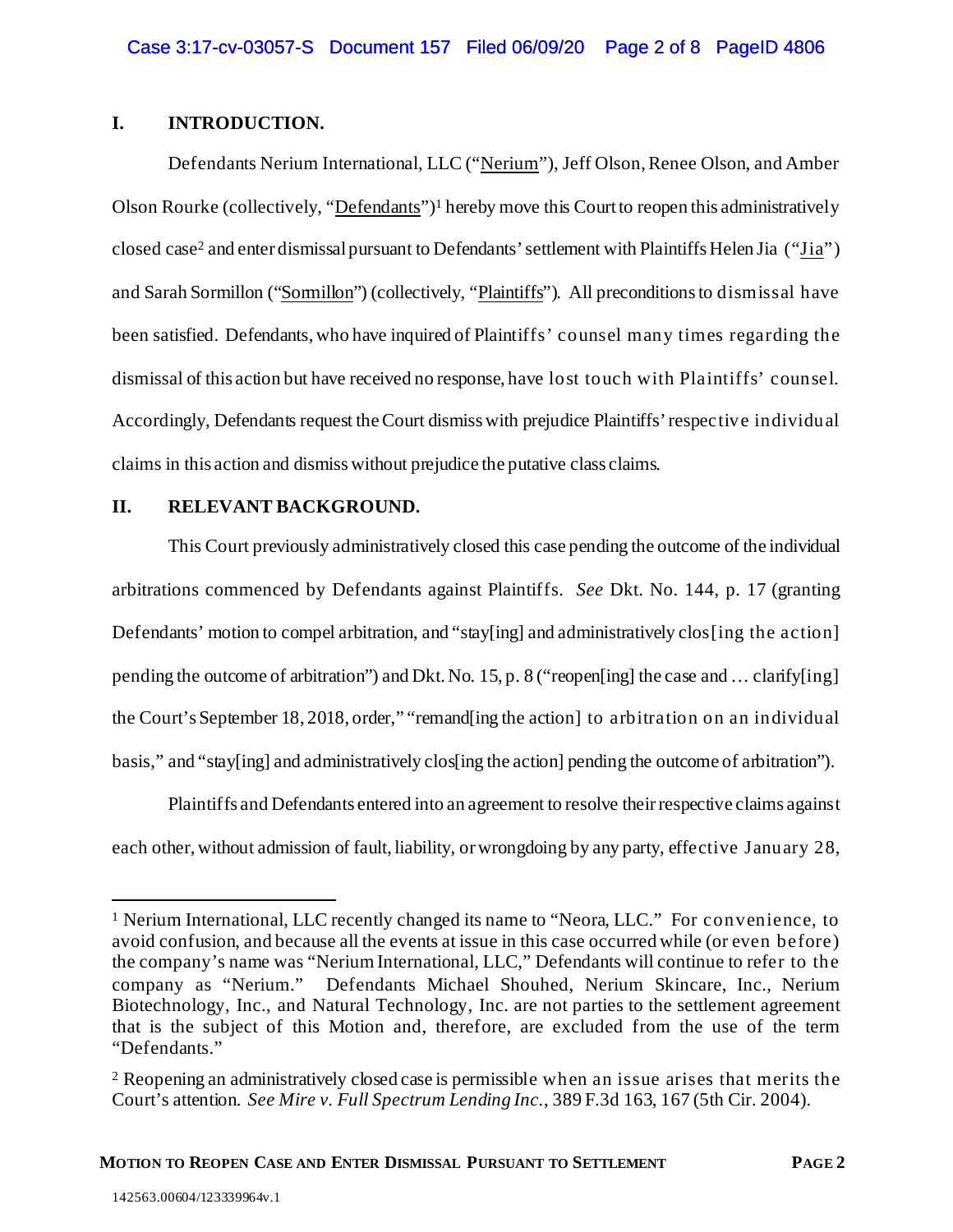## Case 3:17-cv-03057-S Document 157 Filed 06/09/20 Page 3 of 8 PageID 4807

2020 (the "Settlement Agreement"). (*See* Declaration of Gail Lane, App-06, at ¶ 2; Declaration of Harrison Brown, App-08, at  $\P$  2.) The Settlement Agreement states that within five (5) calendar days following the completion of specified preconditions:

(a) [Plaintiffs] will file dismissals with prejudice of their respective individual claims in the District Court Action and dismissals without prejudice of the putative class claims; (b) Jia will file a dismissal with prejudice of her claims in the Jia Arbitration; (c) Sormillon will file a dismissal with prejudice of her individual claims in the Sormillon Arbitration and dismissals without prejudice of the putative class claims; and (d) the [Defendants] will file dismissals with prejudice of their respective claims in the Jia and Sormillon Arbitrations. [Defendants] will prepare these documents for filing, form to be jointly approved, which approval shall not unreasonably be withheld.

(App-08, at ¶ 3.) The Settlement Agreement contains a confidentiality provision which restricts disclosure except under certain circumstances, including as required by law. (*Id.*)

The final specified precondition to dismissal was completed on April 23, 2020. (App-06, at  $\P$ 3.) On May 6, 2020, Blake Lindemann, counsel for Plaintiffs, approved the filing of stipulations of dismissal of the individual arbitrations. (App-08 – App-09, at  $\P$  4.) The arbitrators granted the stipulations and dismissed each of the individual arbitrations. (*Id.*)

Defendants prepared a Notice of Dismissal Pursuant to Fed. R. Civ. P.  $41(a)(1)(A)(i)$  (the "District Court Dismissal") as required by the Settlement Agreement. (App-09, at  $\P$  5; App-10 – App-14.) However, Plaintiffs have yet to file the District Court Dismissal. (App-09, at  $\llbracket 6$ .) Defendants have made multiple requests that Mr. Lindemann and Joe Kendall, his co-counsel, file the District Court Dismissal. These efforts have included emails from Defendants' outside counsel on May 13, 18, 19, 20, and by phone message from Defendants' outside counsel on May 19 and 20. (App-09, at ¶¶ 7-8.) Plaintiffs' counsel have not responded to any of these emails or voicemail messages. (*Id.*) On May 26, Defendants' in-house counsel contacted Mr. Lindemann by email to inquire about the District Court Dismissal. (App-06, at ¶ 4.) Mr. Lindemann did not respond to this message, either. (*Id.*)

#### **MOTION TO REOPEN CASE AND ENTER DISMISSAL PURSUANT TO SETTLEMENT PAGE 3**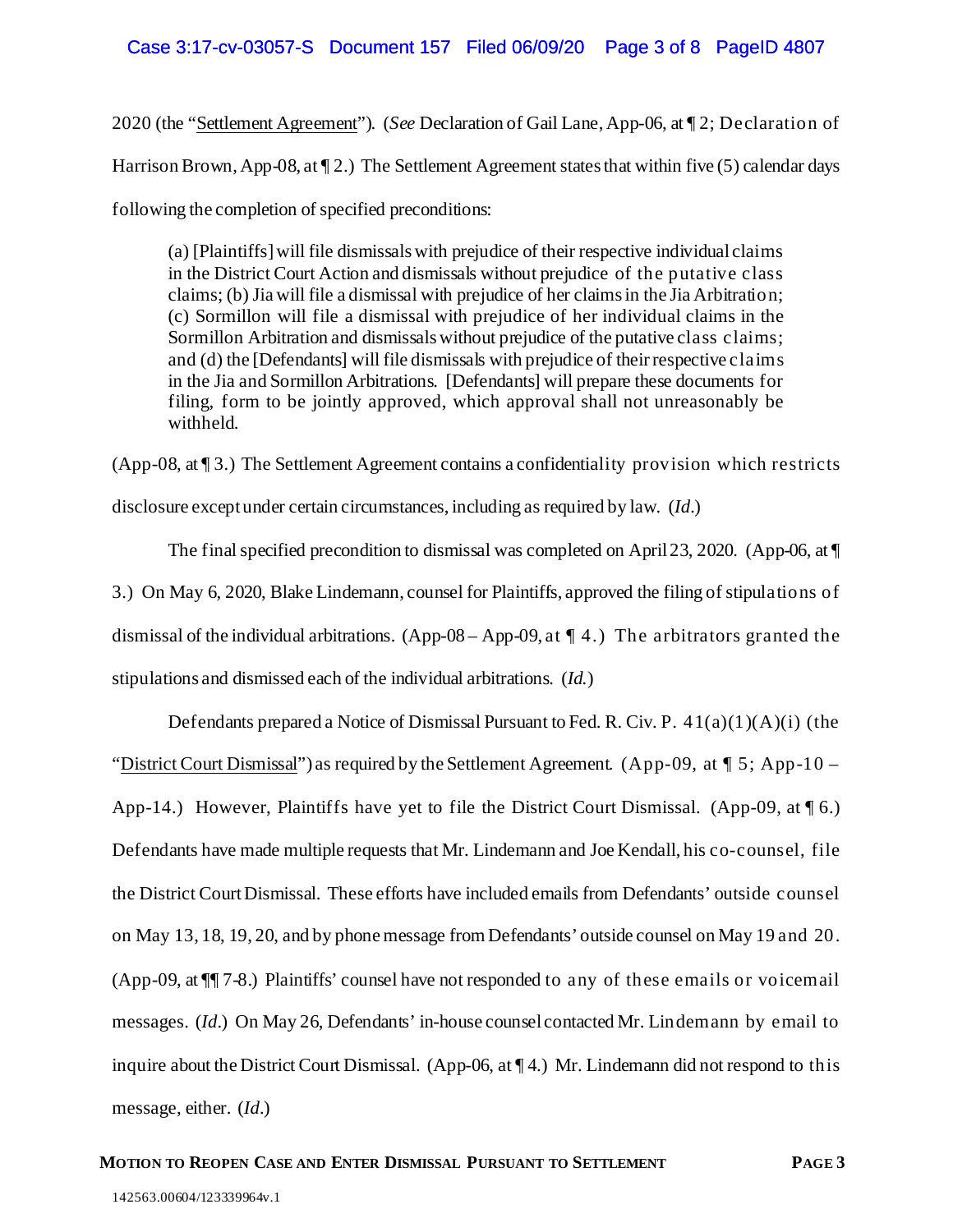### **III. ENTRY OF DISMISSAL IS PROPER.**

The Court "has inherent power to recognize, encourage, and when necessary enforce settlement agreements reached by the parties" in the case before the Court. *Bell v. Schexnayder*, 36 F.3d 447, 449 (5th Cir. 1994); *accord Mid-South Towing Co. v. Har-Win, Inc.*, 733 F.2d 386, 389 (5th Cir. 1984) ("A District Court has the power to enforce summarily a settlement agreement reached in a case pending before it.").

All preconditions to entry of dismissal pursuant to the Settlement Agreement have been satisfied. Defendants, who have inquired of Plaintiffs' counsel many times regarding the District Court Dismissal but have received no response, have lost touch with Plaintiffs' counsel. Accordingly, Defendants request that the Court reopen this administratively closed case and "[dismiss] with prejudice [Plaintiffs'] respective individual claims … and dismiss[ ] without prejudice … the putative class claims." (App-08, at ¶ 3.)

#### **IV. CONCLUSION.**

For the foregoing reasons, Defendants respectfully request that the Court reopen this administratively closed case, dismiss with prejudice Plaintiffs' respective individual claims, and dismiss without prejudice the putative class claims.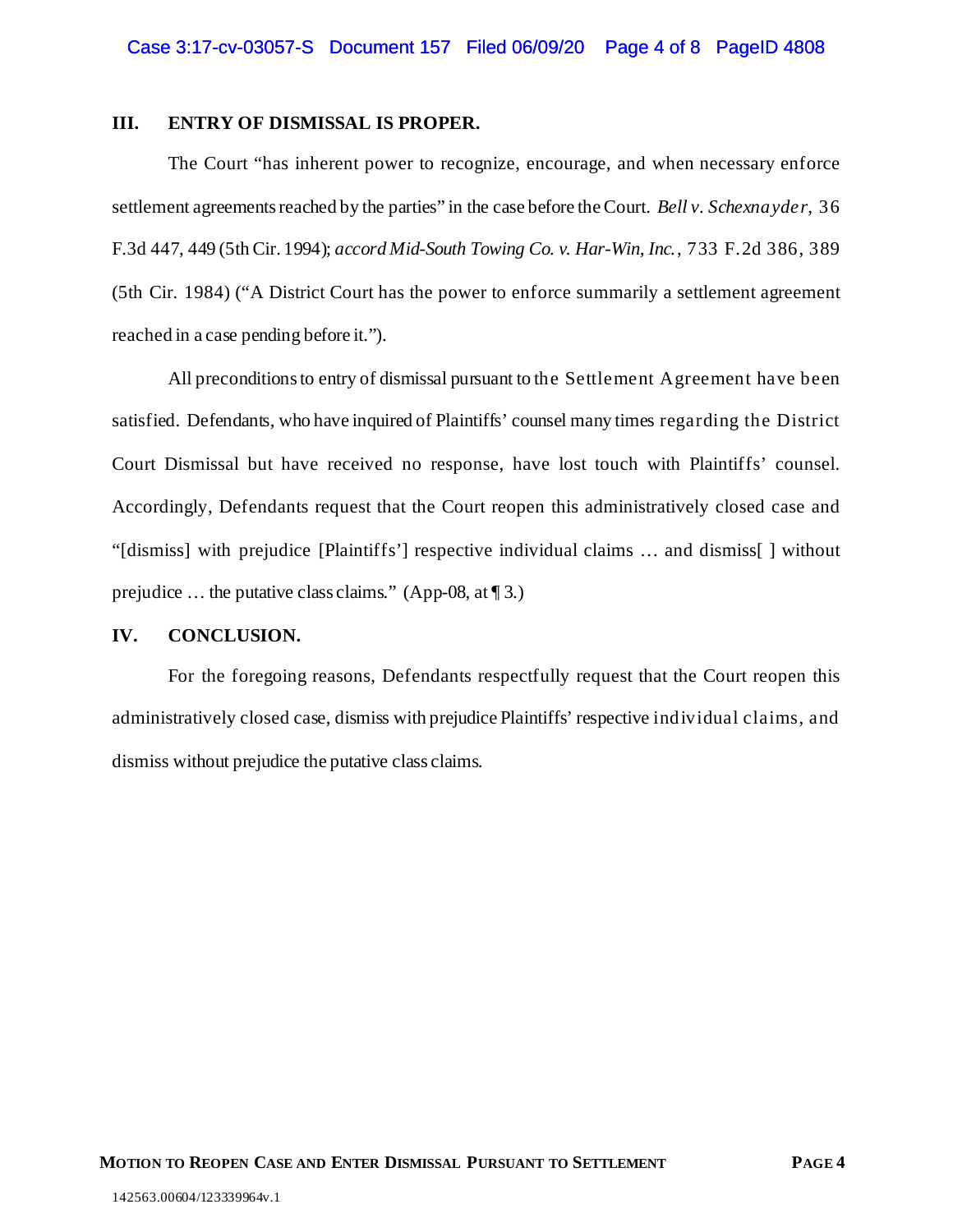Dated: June 9, 2020 *Respectfully submitted*,

By Harrison The Brown

BLANK ROME LLP

Mike Margolis (admitted *pro hac vice*) MMargolis@BlankRome.com Naki Margolis (admitted *pro hac vice*) NMargolis@BlankRome.com Ana Tagvoryan (admitted *pro hac vice*) ATagvoryan@BlankRome.com Harrison Brown (admitted *pro hac vice*) HBrown@BlankRome.com 2029 Century Park East, 6th Floor Los Angeles, CA 90067<br>Tel.: 424.239.3400 Tel.: 424.239.3400<br>Fax: 424.239.3434 Fax: 424.239.3434

Joshua Huber (TX Bar No. 24065457) JHuber@BlankRome.com 717 Texas Avenue, Suite 1400 Houston, Texas 77002 Tel.: 713.632.6601<br>Fax: 713.228.6605 713.228.6605

CARRINGTON, COLEM AN, SLOMAN & BLUMENTAL, LLP

Monica Latin (TX Bar No. 00787881) MLatin@ccsb.com Parker Graham (TX Bar No. 24087612) PGraham@ccsb.com 901 Main Street, Suite 5500 Dallas, TX 75202 Tel.: 214.855.3000<br>Fax: 214.855.1333 Fax: 214.855.1333

Attorneys for Defendants NERIUM INTERNATIONAL, LLC, JEFF OLSON, RENEE OLSON, and AMBER OLSON ROURKE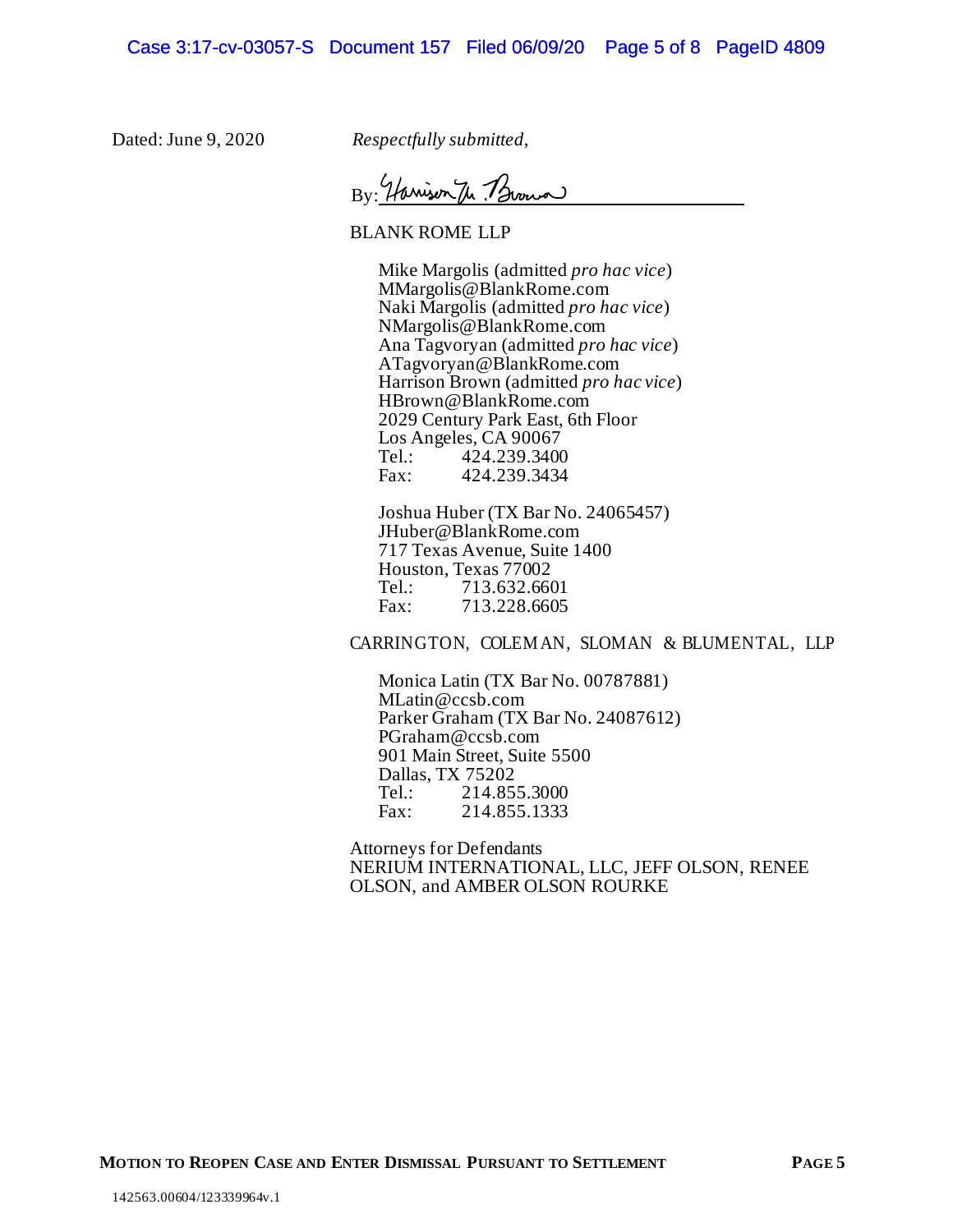### **CERTIFICATE OF CONFERENCE**

On May 26, 2020, Gail Lane, in-house counsel for Defendants Nerium International, LLC ("Nerium"), Jeff Olson, Renee Olson, and Amber Olson Rourke (collectively, "Defendants") attempted to confer by email with Blake Lindemann, counsel for Plaintiffs Helen Jia (aka Jingmin Rogers) ("Ms. Jia") and Sarah Sormillon ("Ms. Sormillon") (collectively, "Plaintiffs"), regarding the foregoing motion and any potential resolution. Mr. Lindemann did not respond. Pursuant to Local Rule 7-1.b.3, the motion is presumed to be opposed.

> By:*/s/ Harrison Brown* Harrison Brown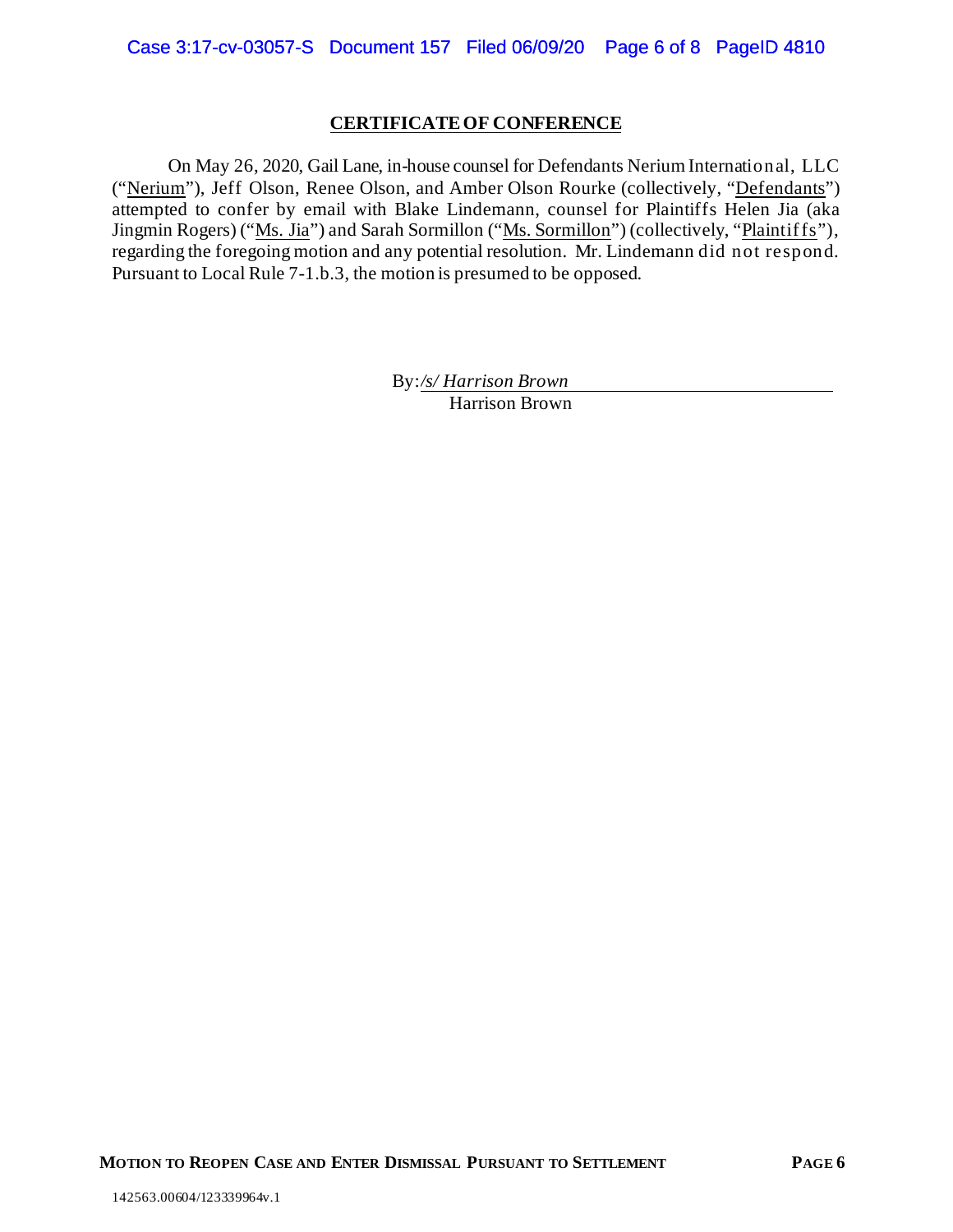### **CERTIFICATE OF SERVICE**

On June 9, 2020, I caused the foregoing document to be electronically submitted to the clerk of court for the U.S. District Court, Northern District of Texas, using the electronic case filing system of the court. I hereby certify that I have caused all counsel of record to be served electronically or by another manner authorized by Federal Rule of Civil Procedure 5(b)(2), as follows:

KENDALL LAW GROUP, LLP Joe Kendall jkendall@kendalllawgroup.com 3811 Turtle Creek, Suite 1450 Dallas, Texas 75219 Tel.: 214.744.3000 Fax: 214.744.3015

LINDEMANN LAW FIRM, APC Blake J. Lindemann blake@lawbl.com 433 N. Camden Drive, 4th Floor Beverly Hills, CA 90210 Tel.: 310.279.5269 Fax: 310.300.0267

Attorneys for Plaintiffs HELEN JIA (AKA JINGMIN ROGERS) and SARAH SORMILLON

# DRINKER BIDDLE & REATH LLP

Jeffrey Jacobson Jeffrey.Jacobson@dbr.com 1177 Avenue of the Americas New York, NY 10536 Tel.: 212.248.3191 Fax: 212.248.3141

#### BURNS CHAREST LLP

Daniel H. Charest dcharest@burnscharest.com Mallory Toby Biblo mbiblo@burnscharest.com 900 Jackson Street, Suite 500 Dallas, Texas 75202 Tel.: 469.904.4550 Fax: 469.444.5002

Attorneys for Defendant MICHAEL SHOUHED

#### SQUIRE PATTON BOGGS (US) LLP

Jonathan R. Mureen jon.mureen@squirepb.com Brian Matthew Gillett brian.gillett@squirepb.com Alexander J. Toney alex.toney@squirepb.com Samuel R. Genovese samuel.genovese@squirepb.com 2000 McKinney Ave., Suite 1700 Dallas, TX 75201 Tel.: 214.758.1500 Fax: 214.758.1550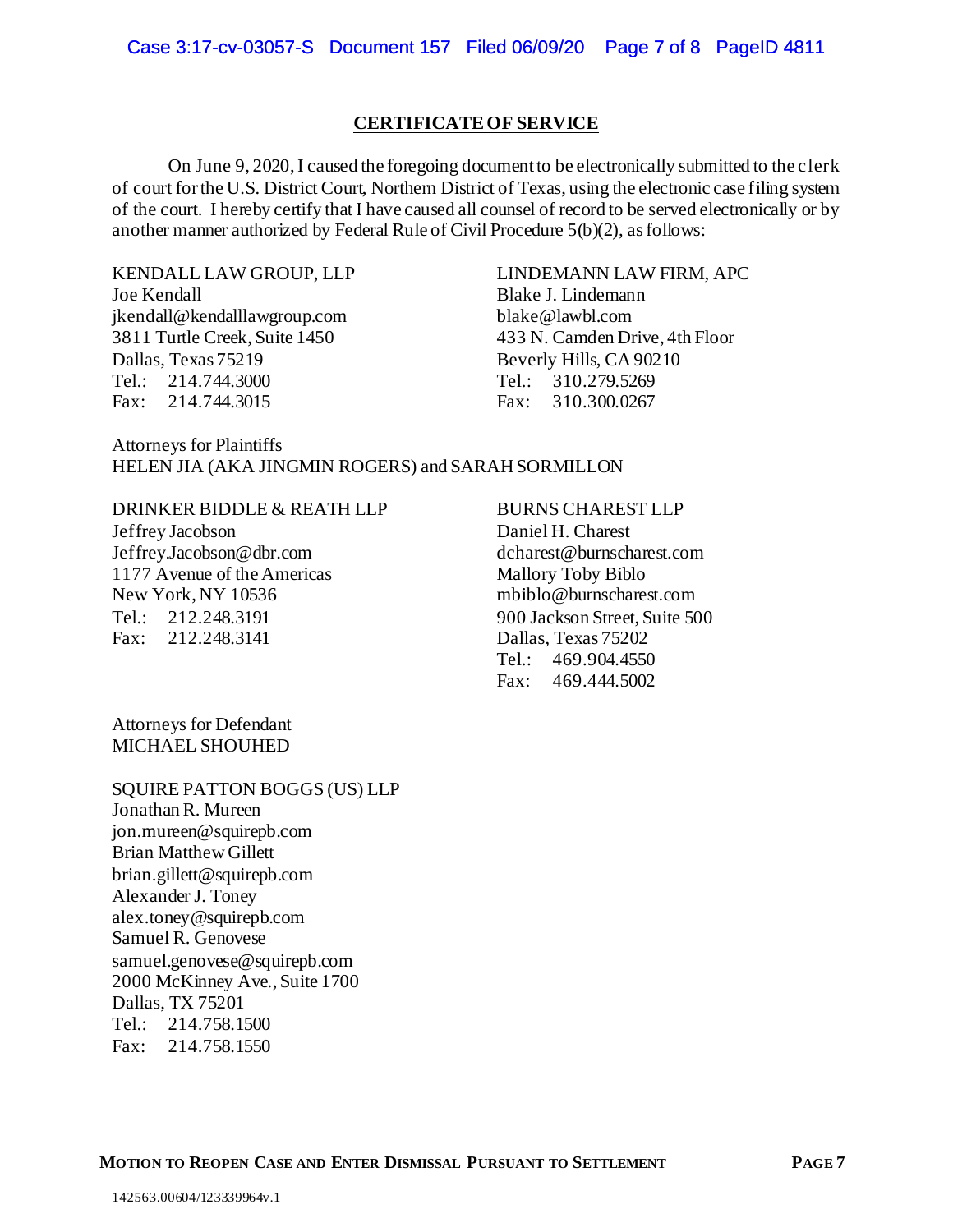Case 3:17-cv-03057-S Document 157 Filed 06/09/20 Page 8 of 8 PageID 4812

Attorneys for Defendants NERIUM SKINCARE, INC., NERIUM BIOTECHNOLOGY, INC., and NATURAL TECHNOLOGY, INC., D/B/A NATURTECH

By:*/s/ Harrison Brown*

Harrison Brown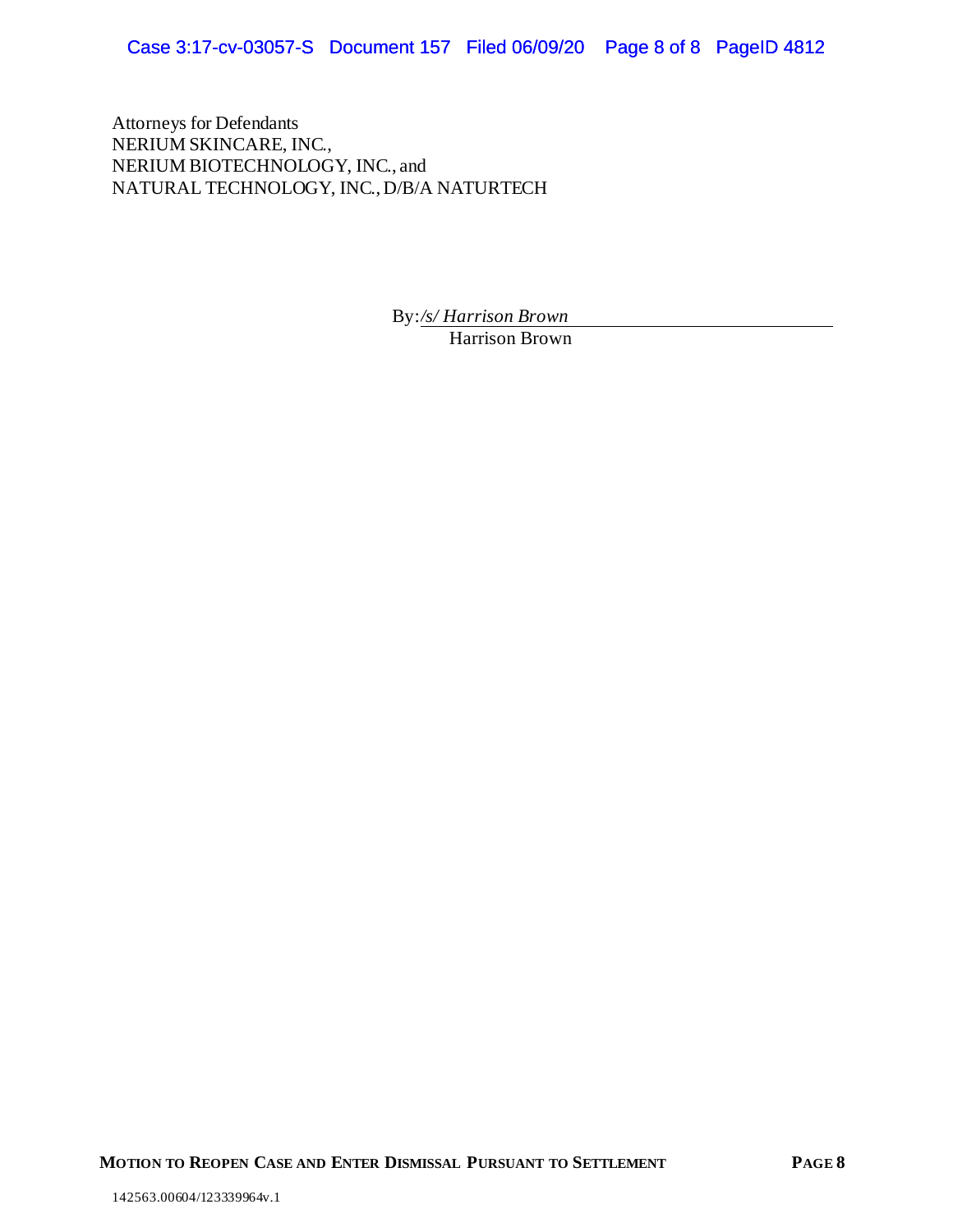# IN THE UNITED STATES DISTRICT COURT FOR THE NORTHERN DISTRICT OF TEXAS DALLAS DIVISION

| HELEN JIA (AKA JINGMIN ROGERS), an                                                                                                                                                                                                                                                                                                                          |                                  |
|-------------------------------------------------------------------------------------------------------------------------------------------------------------------------------------------------------------------------------------------------------------------------------------------------------------------------------------------------------------|----------------------------------|
| individual, SARAH SORMILLON, an                                                                                                                                                                                                                                                                                                                             |                                  |
| individual, and all those similarly situated,                                                                                                                                                                                                                                                                                                               |                                  |
|                                                                                                                                                                                                                                                                                                                                                             |                                  |
| Plaintiffs,                                                                                                                                                                                                                                                                                                                                                 |                                  |
|                                                                                                                                                                                                                                                                                                                                                             |                                  |
| VS.                                                                                                                                                                                                                                                                                                                                                         | Civil Action No. 3:17-cv-03057-S |
| NERIUM INTERNATIONAL, LLC, a Texas<br>limited liability company, NERIUM SKIN<br>CARE, INC., a Texas corporation, NERIUM<br>BIOTECHNOLOGY, INC., a Texas<br>corporation, NATURAL TECHNOLOGY,<br>D/B/A NATURTECH, a Texas corporation,<br>JEFF OLSON, an individual, RENEE OLSON,<br>an individual, AMBER OLSON ROURKE, an<br>individual, MICHAEL SHOUHED, an |                                  |
| individual, and DOES 1-10,                                                                                                                                                                                                                                                                                                                                  |                                  |
|                                                                                                                                                                                                                                                                                                                                                             |                                  |
| Defendants.                                                                                                                                                                                                                                                                                                                                                 |                                  |

# [PROPOSED] ORDER GRANTING MOTION BY DEFENDANTS NERIUM INTERNATIONAL, LLC, JEFF OLSON, RENEE OLSON, AND AMBER OLSON ROURKE TO REOPEN CASE AND ENTER DISMISSAL PURSUANT TO SETTLEMENT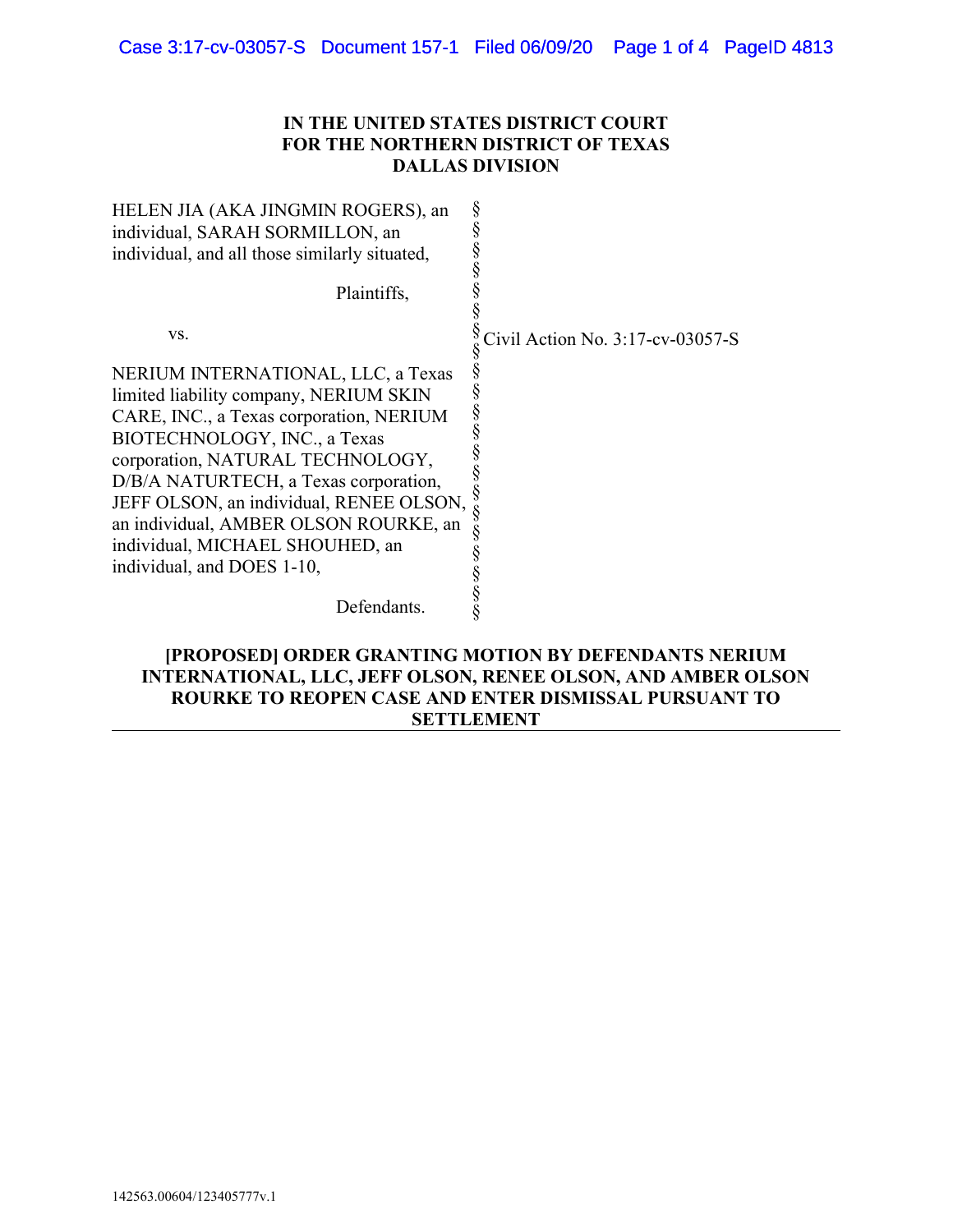Case 3:17-cv-03057-S Document 157-1 Filed 06/09/20 Page 2 of 4 PageID 4814

Upon the Motion to Reopen Case and Enter Dismissal Pursuant to Settlement ("Motion") by Defendants Nerium International, LLC, Jeff Olson, Renee Olson, and Amber Olson Rourke, the Court, having considered the papers submitted and any oral argument presented by counsel,

hereby ORDERS:

1. The Motion is GRANTED.

2. The individual claims of Plaintiffs Helen Jia and Sarah Sormillon are dismissed with prejudice.

3. The putative class claims are dismissed without prejudice.

SO ORDERED.

Dated: \_\_\_\_\_\_\_\_\_\_\_\_\_\_\_\_\_\_

By:

Hon. Karen Gren Scholer United States District Judge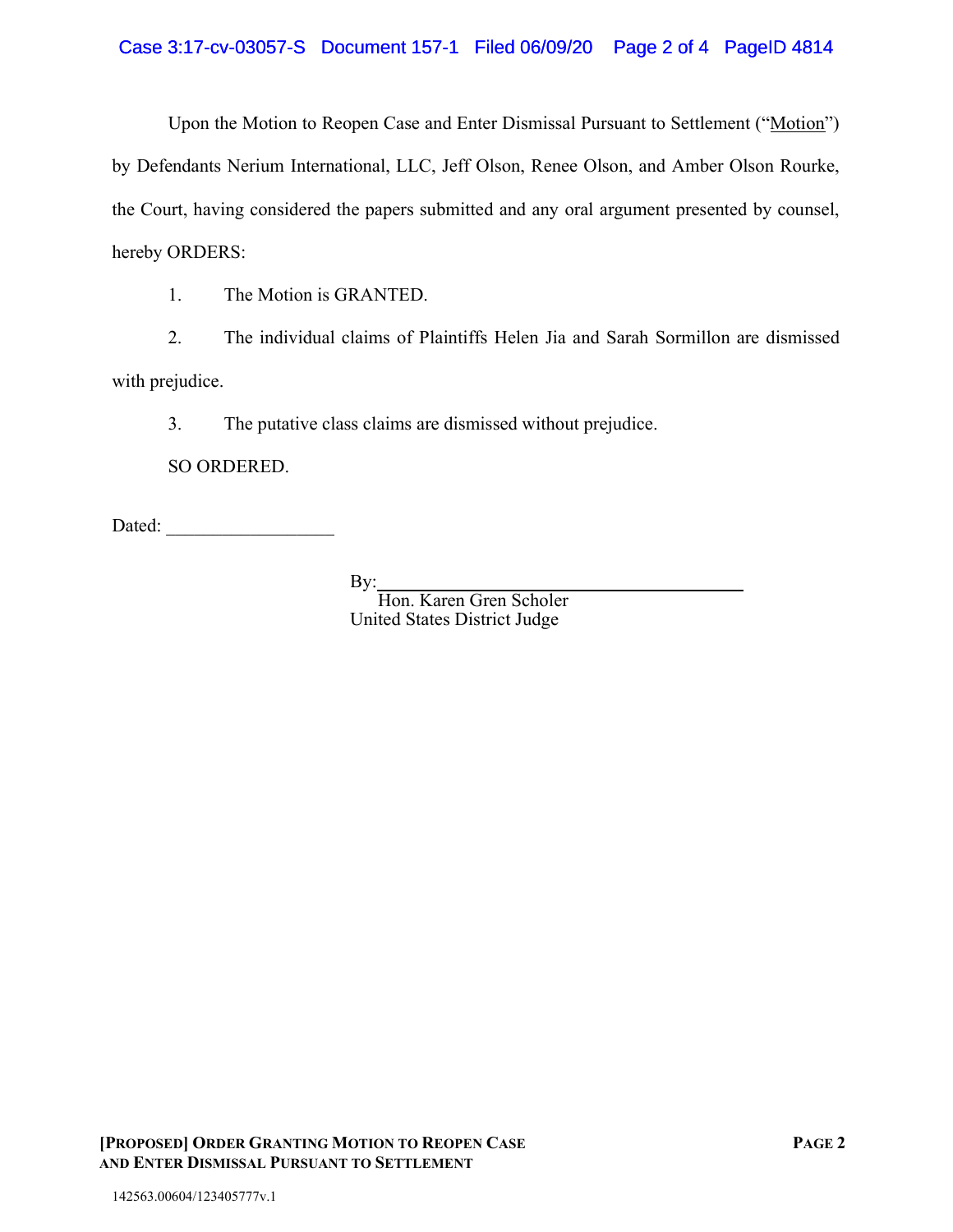## CERTIFICATE OF SERVICE

On June 9, 2020, I caused the foregoing document to be electronically submitted to the clerk of court for the U.S. District Court, Northern District of Texas, using the electronic case filing system of the court. I hereby certify that I have caused all counsel of record to be served electronically or by another manner authorized by Federal Rule of Civil Procedure 5(b)(2), as follows:

KENDALL LAW GROUP, LLP Joe Kendall jkendall@kendalllawgroup.com 3811 Turtle Creek, Suite 1450 Dallas, Texas 75219 Tel.: 214.744.3000 Fax: 214.744.3015

 LINDEMANN LAW FIRM, APC Blake J. Lindemann blake@lawbl.com 433 N. Camden Drive, 4th Floor Beverly Hills, CA 90210 Tel.: 310.279.5269 Fax: 310.300.0267

Attorneys for Plaintiffs HELEN JIA (AKA JINGMIN ROGERS) and SARAH SORMILLON

DRINKER BIDDLE & REATH LLP Jeffrey Jacobson Jeffrey.Jacobson@dbr.com 1177 Avenue of the Americas New York, NY 10536 Tel.: 212.248.3191 Fax: 212.248.3141

# BURNS CHAREST LLP

Daniel H. Charest dcharest@burnscharest.com Mallory Toby Biblo mbiblo@burnscharest.com 900 Jackson Street, Suite 500 Dallas, Texas 75202 Tel.: 469.904.4550 Fax: 469.444.5002

Attorneys for Defendant MICHAEL SHOUHED

#### SQUIRE PATTON BOGGS (US) LLP

Jonathan R. Mureen jon.mureen@squirepb.com Brian Matthew Gillett brian.gillett@squirepb.com Alexander J. Toney alex.toney@squirepb.com Samuel R. Genovese samuel.genovese@squirepb.com 2000 McKinney Ave., Suite 1700 Dallas, TX 75201 Tel.: 214.758.1500 Fax: 214.758.1550